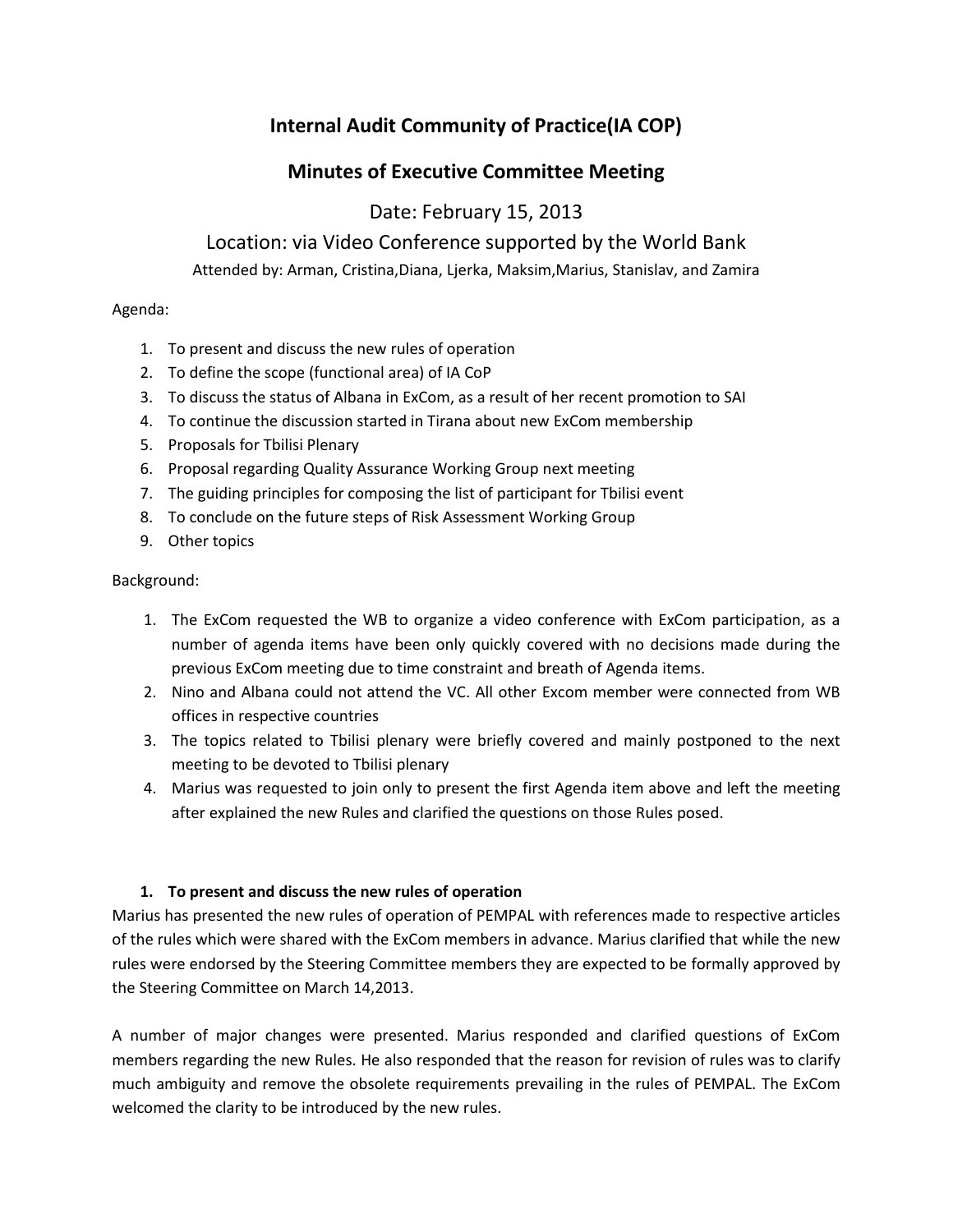He clarified ExCom has the authority to determine the functional area of a COP.

Another discussion was about the regional representation in the ExCom. Marius clarified that this is encouraged and advisable to be reviewed on a regular basis. He clarified that it is the ExCom decision to nominate most active members of PEMPAL, and regularly revisit the representation by sub-regions.

Excom clarify that it does not indicate that inactive members should be appointed just for the stake of regional representation. ExCom discussed and agreed to develop internal regulations for the IA COP about nomination and representations.

**Action**: to develop IA COP internal regulations on the nominations and representations in line with the new rules (Responsibility: Maksim to lead the development of the regulation).

## **2. To define the scope (functional area) of IA CoP**

Following extensive discussion on functional area of the IA COP operation ExCom agreed in principle on the following definition of the IA COP functional area (Russian is the original version):

## **"Функциональная область Практикующего Сообщества по Внутреннему Аудиту ПЕМ ПАЛ покрывает следующиe компоненты Государственного Внутренего Финансового Контроля (ГВФК): гармонизация системы ГВФК, внутренний аудит и финасовая инспекция ."**

"Functional area of Internal Audit Community of Practice of PEM-PAL covers the following components of public internal financial control (PIFC): harmonization of system of PIFC, internal audit and financial inspection."

## **"Членами Практикующего Сообщества по Внутреннему Аудиту ПЕМ ПАЛ являются госслужащие, представляющие орган, уполномоченный гармонизировать ГВФК, а так же оказывающие услуги во внутреннем аудите и финасовой инспекции, которые номинируются указанным органом. "**

"Members of IA CoP are civil servants, representing a body, which is authorized to harmonize the area of PIFC, as well as provide services in internal audit and financial inspection, which are nominated by the body."

The ExCom clarified that PIFC refers to the public internal financial control as interpreted by the ExCom, and does not intend to refer to the definition of PIFC used by EC or any other international or regional organization or any specific country authorities.

The above definition will be used for the purposes of the functional area definition. Meanwhile it was agreed that it could be edited and polished further with no change in scope. The ExCom also clarified that the Supreme Audit Institutions are outside of the functional area of the Internal Audit, which is also guided by different international and regional organizations: INTOSAI and EUROSAI.

Action: Place the definition of the functional area of IA COP on the wiki (Responsibility: Cristina).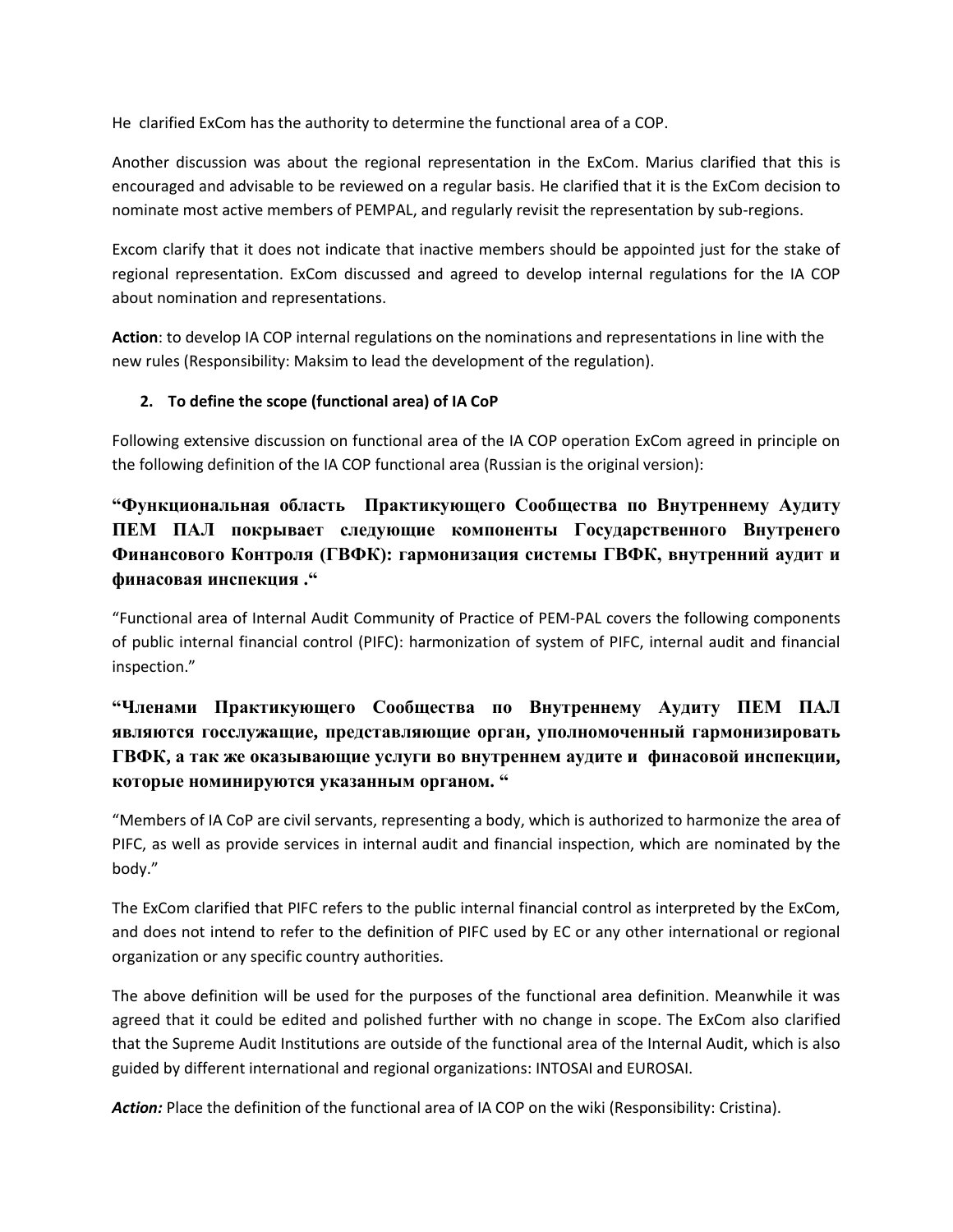### **3. To discuss the status of Albana in ExCom, as a result of her recent promotion to SAI**

ExCom has taken note of Albana's promotion and her new role in Albanian SAI. Following the clarification that the SAI is outside of the domain of Governmental services, especially internal audit, as well as in line with the above discussion it was unanimously agreed that Albana will not be able to serve in the ExCom. The ExCom members noted that the same decision to step down as IA COP members were honorably taken by Tomislav, Diana, Marija, etc, when they moved outside of the function of internal audit.

The ExCom appreciated the inputs Albana had in the community's activities and decide to thanke her for her contribution. It was also agreed to propose Albana' further involvement as a resource person (if she is interested and available) to contribute to the future activities of the community as identified by respective Working Groups and ExCom.

Action: Appreciate contribution of Albana and propose cooperation as a recourse person (Responsibility: Secretariat to prepare the letter).

### **4. New ExCom membership**

The ExCom continued the discussion started during the previous meeting and unanimously confirmed Makar's appointment as the new ExCom member. Nini's e-mail in support of this decision was also considered.

*Action:*Communicate to the MOF on Makar's nomination (Responsibility: Secretariat to prepare the letter).

## **5. Proposals for Tbilisi Plenary**

ExCom briefly discussed the topic and agreed that one day will be devoted to Georgia (Georgian day), and presentation on QA, RA and Relation IA/Inspection/ EA. Further details will be discussed during the next VC, later in February.

*Action:* Organize a VC to discuss the Tbilisi events (Responsibility: Arman).

## **6. Proposal regarding Quality Assurance Working Group next meeting**

There is a need of resource people for QA WG with no specific preferences. It was discussed to try to involve Jean Pierre and Manfred. However, they should confirm both their availabilityto prepare the QA WG meeting and join the event.

#### **7. The** guiding principles for composing the **list of participant for Tbilisi event**

It was agreed to follow the new Rules to be approved shortly, i.e. inviting two people per country.

Action: Prepare a list of participants considering at least two previous events not to miss any active member (Responsibility: Cristina).